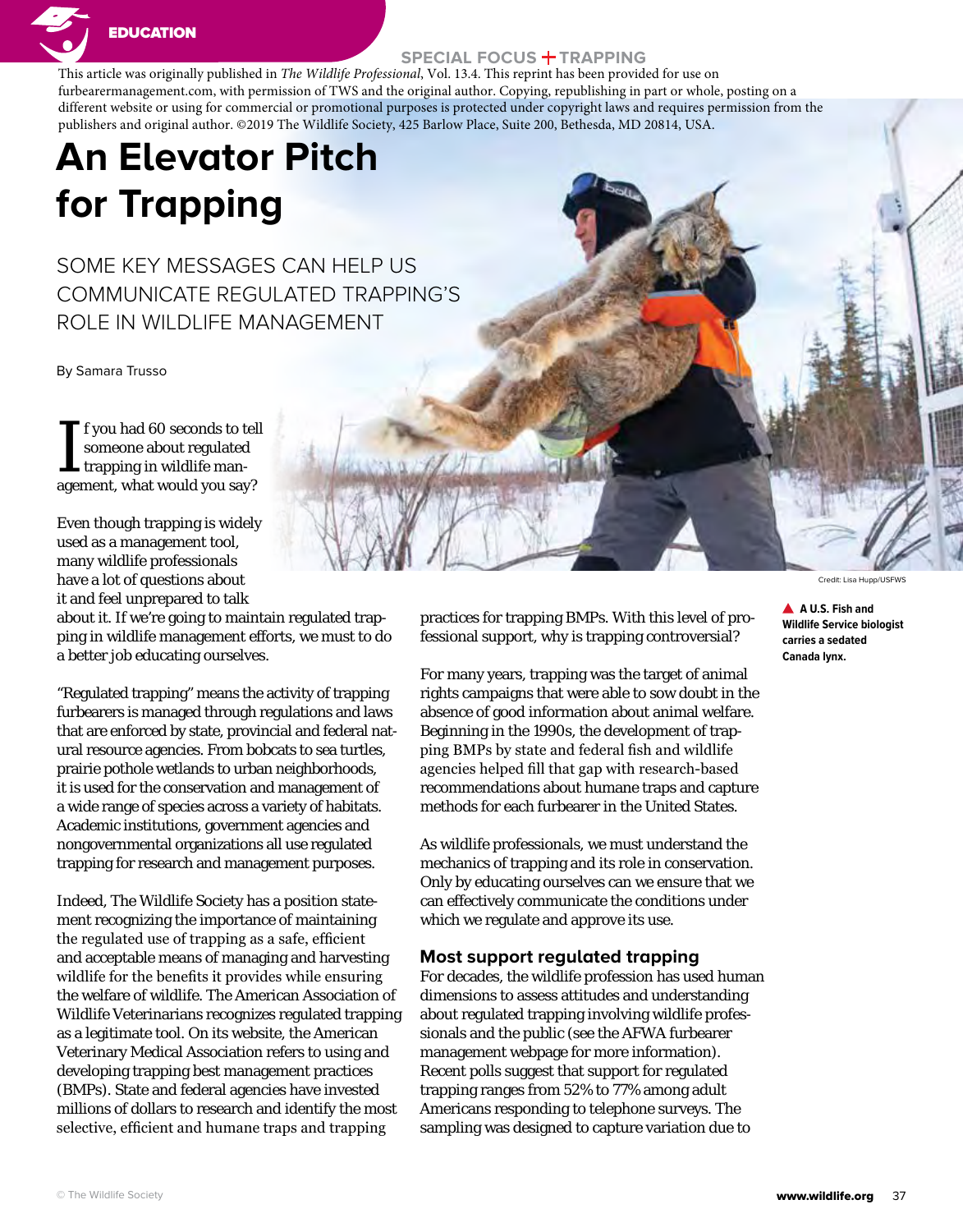



**A U.S. Fish and Wildlife Service officer checks the license of a trapper.**

Credit: Brett Billings/USFWS

cultural or socioeconomic influences. In this way, we believe we have captured a spectrum of environmental values. Through these surveys, we learned that animal welfare is a concern for all groups, as is selectivity. It was also evident that the benefits of regulated trapping are not always well understood. In short, people are more supportive of trapping when they know it is a regulated activity (it is). They want to know furbearer populations are not at risk of becoming endangered due to trapping (they aren't) and that regulations are enforced (they are). Finally, the benefits provided by regulated trapping must align with their values.

We also learned that people's opinions of regulated trapping, and their responses to information about it, differ from other environmental issues in two ways. First, providing information about regulated trapping improved attitudes about it. Lack of information seemed to be a hurdle to acceptance. Once information was provided, people generally agreed with public participation in this regulated activity. This is different from other conservation issues, in which educational programming is often not enough to change attitudes.

Second, although many Americans don't respond well to "regulation" in other contexts, the controversial nature of trapping makes the regulatory message more resonant. Americans generally support the use of animals so long as welfare protections are in place. Knowing someone is enforcing regulations about the method of take, check times and seasons addresses those core values and is

useful for achieving acceptance. More than one American environmental typology describes the values that influence how we respond to different environmental and wildlife management issues. Some typologies are more inclined to be supportive of  $-$  or at least not opposed to  $-$  regulated trapping. Within these, the perceived benefit or reason impacts their acceptance of the activity. Others are unlikely to accept trapping for any purpose.

Combining these survey results with trapping BMP research, four key messages were developed to build trust and credibility. We wanted to address concerns about regulated trapping as well as convey the best available science regarding it. Once developed, these messages were tested using focus groups and telephone survey instruments to ensure understanding both among specific constituencies with whom we were communicating and across the broad spectrum of values held by the American public. The messages were tested to see if they resonated with the public, and to find out if specific words, phrases or concepts elicited a strong response and should either be integrated or avoided. The intention is to provide valuable, factual information about regulated trapping while establishing a foundation for dialog. That said, none of these messages is likely to influence the attitudes of people who have strong values opposing animal use, including those strongly opposed to legal hunting or regulated trapping.

When conveying these concepts, remember that relatable examples make positive impressions. On an individual level, active listening can help identify common ground during conversations. When communicating on a broad scale, it is important to take steps to analyze and understand your audience. You can then link the messages and tailor examples and supporting information more directly to those values that you share. It is also important to revisit the messages and underlying attitudes on a regular basis to ensure they remain compatible. Public agencies should know that taking the effort to understand your audience's perspective can improve trust and credibility among constituents.

#### **Key messages**

**1. Trapping is managed through scientifically based regulations that are strictly enforced by conservation officers.**

Trapping is as regulated as hunting, if not more so, and its regulations include a variety of techniques,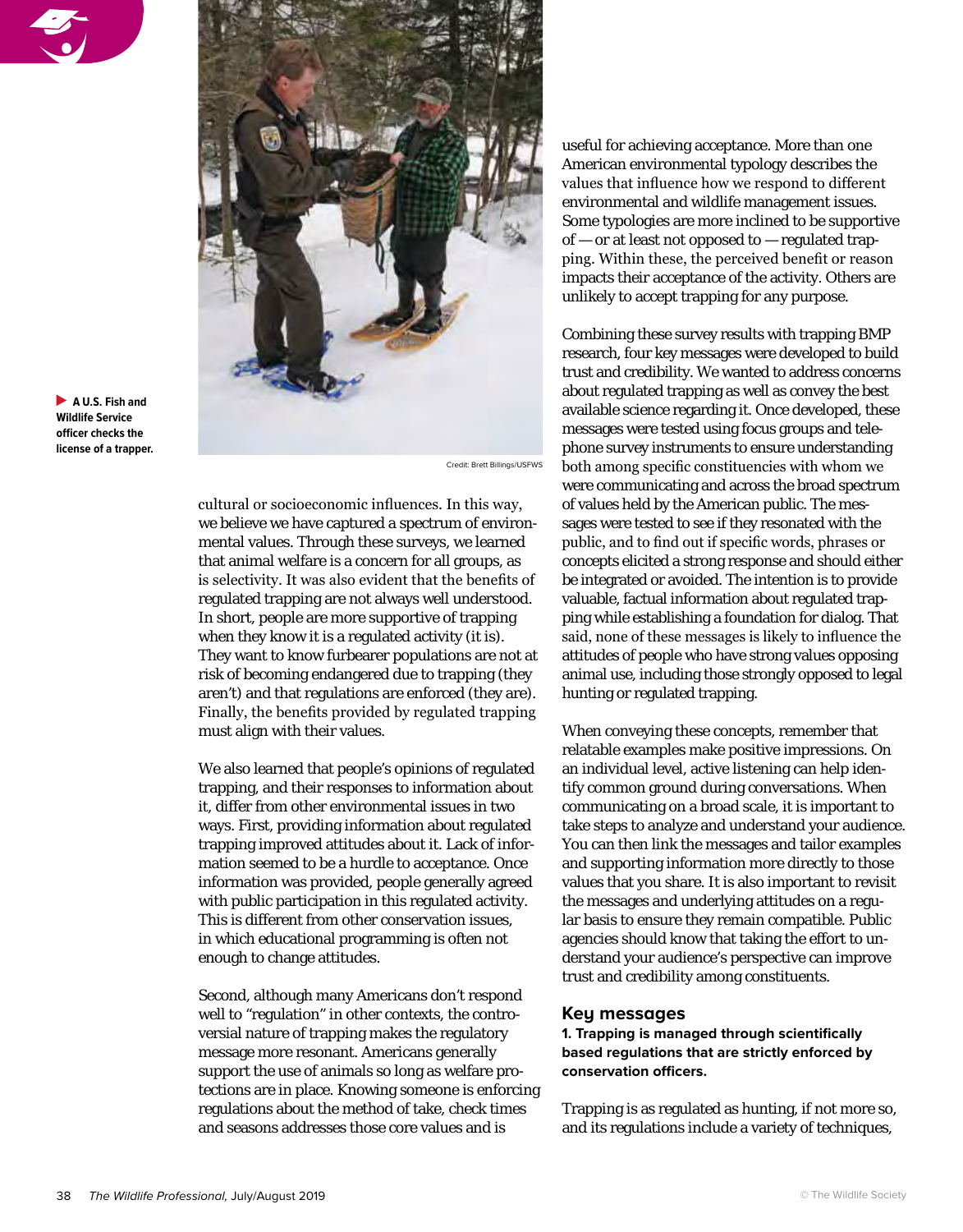such as the season a species may be legally harvested, the number that can be taken, the trapping devices that may be used and how and where those devices may be used. Furthermore, research over the past two decades has identified the best traps and techniques for 23 North American furbearer species. This information is reflected in regulations throughout the U.S. and Canada. There are also licensing requirements and, for many species, tagging programs that require mandatory harvest reporting to state agencies.

State and federal wildlife conservation officers are the most recognizable enforcers of wildlife laws. Penalties for violations can range from fines to jail time, or a combination. Some even result in license suspension across 45 states through the Interstate Wildlife Violator Compact. On the academic and research side, trapping is further regulated by animal welfare statutes that call for use of the most humane, selective and efficient capture devices available.

*Tip: Become familiar with at least the most basic trapping regulations in your state. Do trappers have to label their traps? Are there areas where trapping is prohibited or species that are protected? Understanding some basic regulations will help you further the conversation. It is also important for the nontrapping public to understand their responsibility in minimizing conflicts. For example, by complying with rules about keeping dogs leashed in multiple-use areas during certain seasons, conflicts with regulated trapping can be avoided.* 

## **2. Agencies are continually reviewing and developing rules, regulations, education programs and capture methods to ensure the humaneness of trapping.**

People are concerned about animal welfare. This was among the motivations for state and federal fish and wildlife agencies to develop BMPs for trapping. Traps were tested using an internationally recognized research scale for assessing animal welfare. Trapping BMPs provide species-specific information about tools and techniques that are humane, selective and efficient. These BMPs have been incorporated into trapper education programs, professional development materials such as TWS' Techniques Manual and agency regulations throughout the United States and Canada, all of which are updated when new information becomes available.

## **Key Messages in Trapping in Furbearer Management**

- 1) Trapping is managed through scientifically based regulations that are strictly enforced by conservation officers.
- 2) Agencies are continually reviewing and developing rules, regulations, education programs and capture methods to ensure the humaneness of trapping.
- 3) The kinds of wildlife that are trapped are abundant. Regulated trapping does not cause wildlife to become endangered.
- 4) Regulated trapping provides many benefits to wildlife and people in our state, especially in helping maintain a balance between wildlife and people.



Credit: Oregon Department of Fish & Wildlife



Credit: Peter Pearsall/USFWS

**A** Traps have been used for highly successful gray wolf and river otter restoration programs.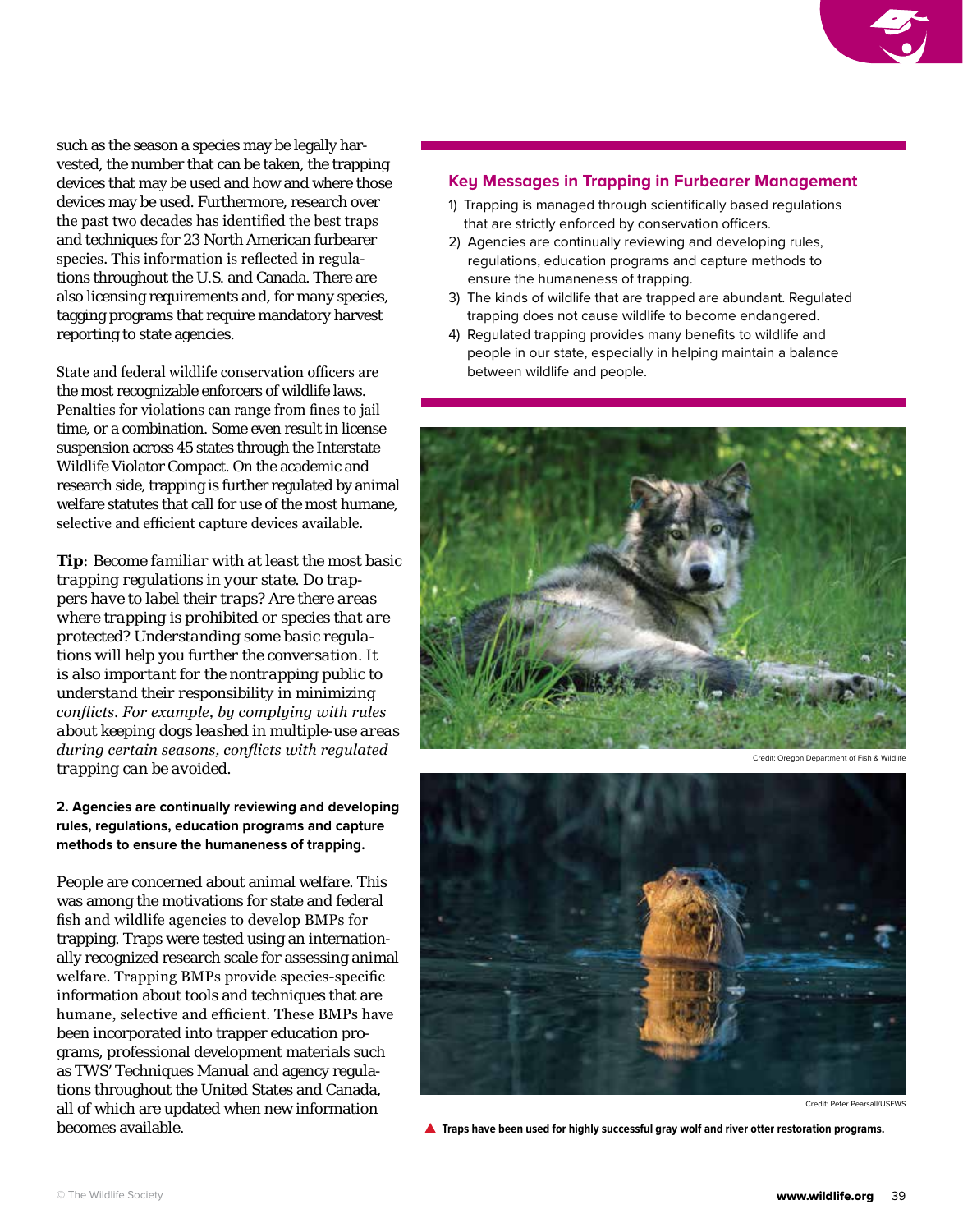

*Tip: First, look at your state's education programs and compare them to trapping BMPs. Are they aligned? Second, related to animal welfare, remember that shared concerns about humaneness among wildlife professionals and the public helped instigate the BMP effort. Think about how those shared values provide opportunity to build understanding. Shared experiences are important, particularly for those who work in public agencies and are acting in the public trust.*

## **3. The species of wildlife that are trapped are abundant. Regulated trapping does not cause wildlife to become endangered.**

Most furbearer populations are the highest they've been in more than a century, meaning they are not endangered. As previously noted, modern regulations provide a solid framework for managing both the activity and the species. These regulations ensure populations do not decline unintentionally.

*Tip: Population status can be confusing. Be sure your audience knows what you mean by "abun-*



**This nutria was trapped as part of a study of the species' behavior, but often they are captured to reduce their damage to wildlife, property and the environment.**

*dant" and "endangered." As wildlife professionals we take the definitions for granted, but it is jargon. Give an example of an endangered species and then compare it to a common, abundant animal in your state that can be trapped during a regulated season.* 

## **4. Regulated trapping provides many benefits to wildlife and people in our state, especially in maintaining a balance between wildlife and people.**

The recovery plans for several threatened and endangered species include trapping. In some cases, this is through the trapping and translocation of animals. Many people do not realize that foothold traps were used to capture river otters (*Lontra candensis*) and gray wolves (*Canis lupus*) for highly successful restoration programs. In other cases, trapping is used to reduce local populations of predators, such as raccoons (*Procyon lotor*), skunks (*Mephitis mephitis*) and red foxes (*Vulpes vulpes*) that impact sea turtle nests and ground-nesting birds or to enhance habitat restoration efforts, such as removing invasive nutria (*Myocastor coypus*) that destroy coastal wetlands. Regulated trapping is also used to monitor population abundance and health and can help us learn about species that may be challenging to study otherwise.

Regulated trapping can help mitigate humanwildlife conflicts that affect infrastructure, such as flooding caused by beavers (*Castor canadensis*), or cause agricultural damage, such as crop loss or livestock depredation. At the same time, individuals who participate in trapping develop challenging outdoor skills that can be used to solve problems and to sustainably harvest furbearers. In fact, wildlife researchers often work with seasoned trappers to learn what makes for the most humane and efficient captures.

*Tip: Can you think of a successful wildlife restoration story, or a cool bit of research that involved trapping? Or maybe a story of a problem solved — like a road that had been consistently flooded out and made inaccessible until the beavers were removed? Having a relatable example in mind is a great way to put this message into practice. If you are developing broad communications programming, you may want to formalize this process. You could have a brainstorming session with a cross section of your staff to come up with stories that might resonate with your target audiences or use* 

Credit: Tess McBride